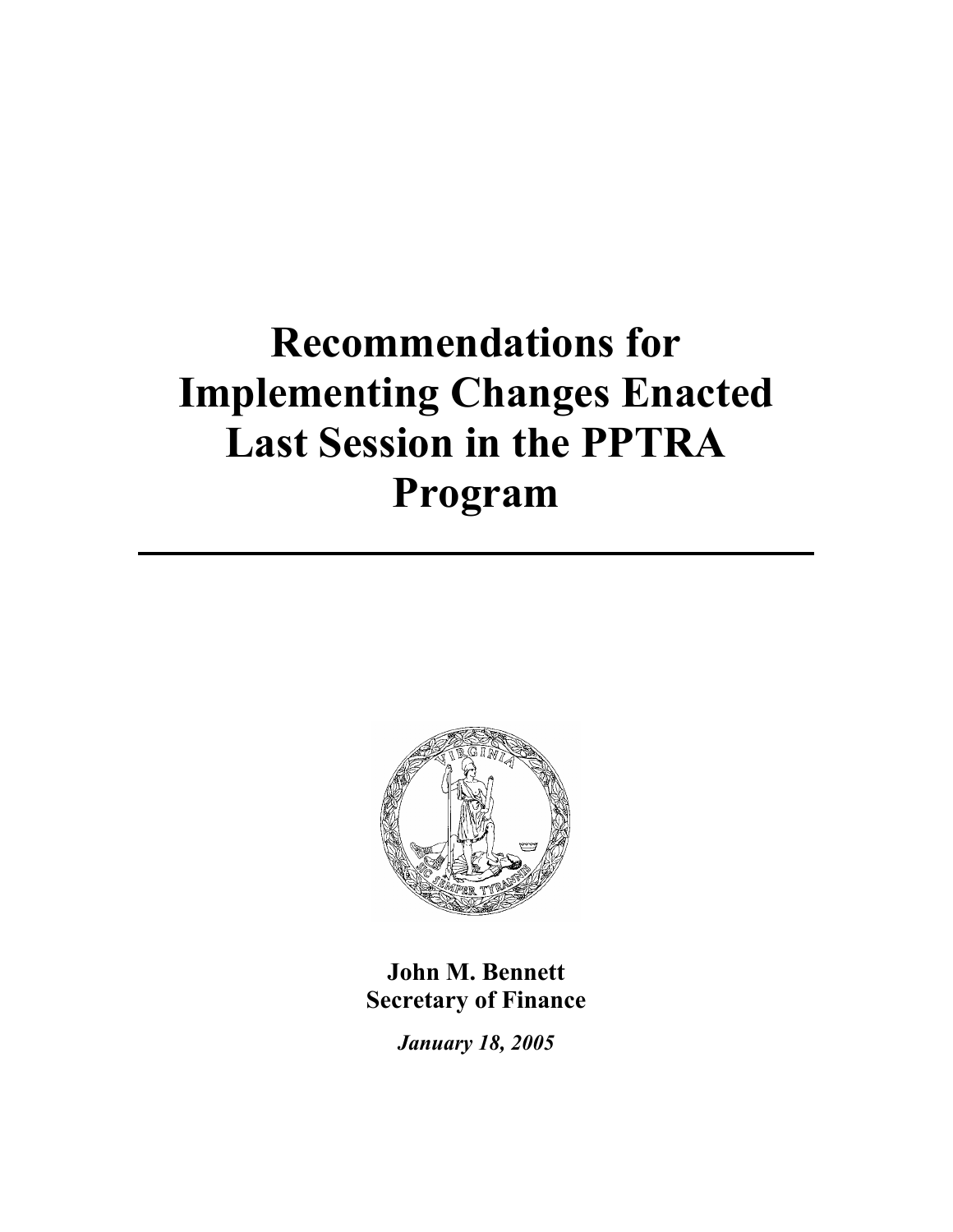# **Key Features of SB 5005, as Enacted**

- Beginning January 1, 2006, for tax year 2006 and thereafter, the Commonwealth will pay a total of \$950 million per year to localities for tangible personal property tax relief.
- Each county's, city's, or town's share of the \$950 million will be based on a fixed percentage of total payments made to counties, cities and towns for tax year 2005 (as certified by the APA no later than March 1, 2006).
- The reimbursement for tax year 2006 will be paid over a 12-month period, beginning in **July, 2006**.
- The Secretary of Finance (in consultation with representatives of VACo and VML) will develop a schedule of payment dates and report those dates.
- Any county, city, or town with a tax due date that falls in the first six months of 2004 will be reimbursed by the Commonwealth for any interest expense associated with short-term financing.
- Local governing bodies shall establish a general tax rate for a vehicle's value above \$20,000; one or more reduced tax rates for a vehicle's value that is \$20,000 or below.
- Together the tax rates are intended to generate about the same amount of revenue, with the state payment, as would have been produced otherwise.
- A statement is to be included on each personal property tax bill indicating the reduced tangible personal property tax rate(s) applied to qualifying vehicles, and the rate applied to the general class of tangible personal property.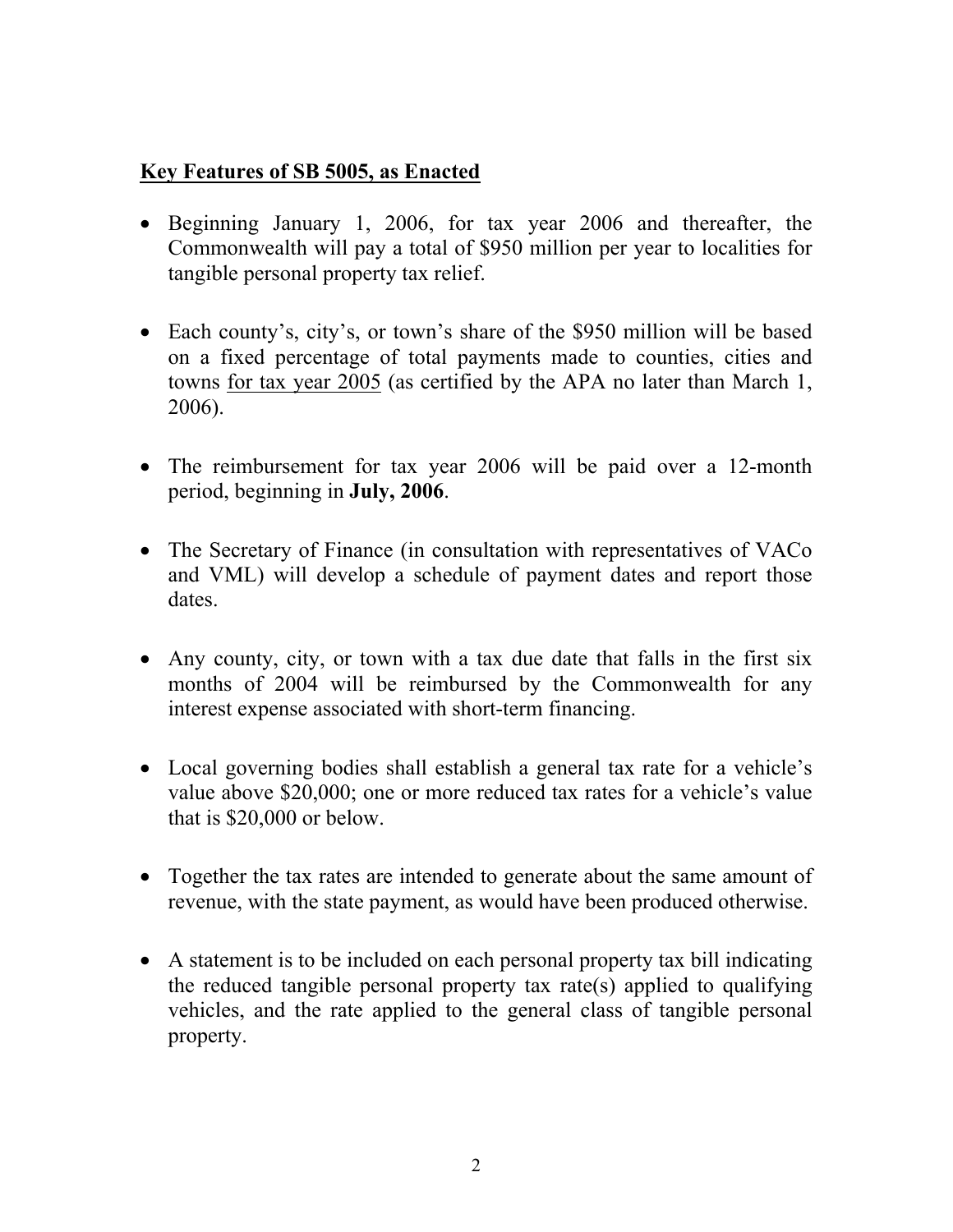# **Issues That Were Raised by Local Governments**

- A working group was established including local officials Commissioners of the Revenue, Treasurers, and VML and VaCo representatives (members listed in an Appendix). Officials raised several issues:
	- Budget impact of the delayed state payment on Spring Billers.
	- The payment schedule.
	- Bills for Tax Year 2005 and earlier that are "in the pipeline" as July 1, 2006 approaches.
	- A termination date for the 1998 PPTRA program (and authority to balance bill).
	- The date on which to determine the fixed share of the \$950 million payment.
	- Local bill formats and bifurcated rates.
- The product of the PPTRA Working Group's recommendations is reflected in the Governor's proposed budget amendments to Item 503 (the PPTRA section) in SB 700/HB 1500.
	- A report setting forth the proposed payment schedule was transmitted to the Governor and each member of the General Assembly, on January 1, 2005.

# **Impact on Spring Billers**

- The legislation had the most clear impact on the Spring Billers -- 44 counties, cities and towns that collect car taxes from January 1 through June 30.
	- Because the legislation delayed the car tax payments for TY 2006 until after July 1 (FY 2007), "Spring Billers" are faced with delays in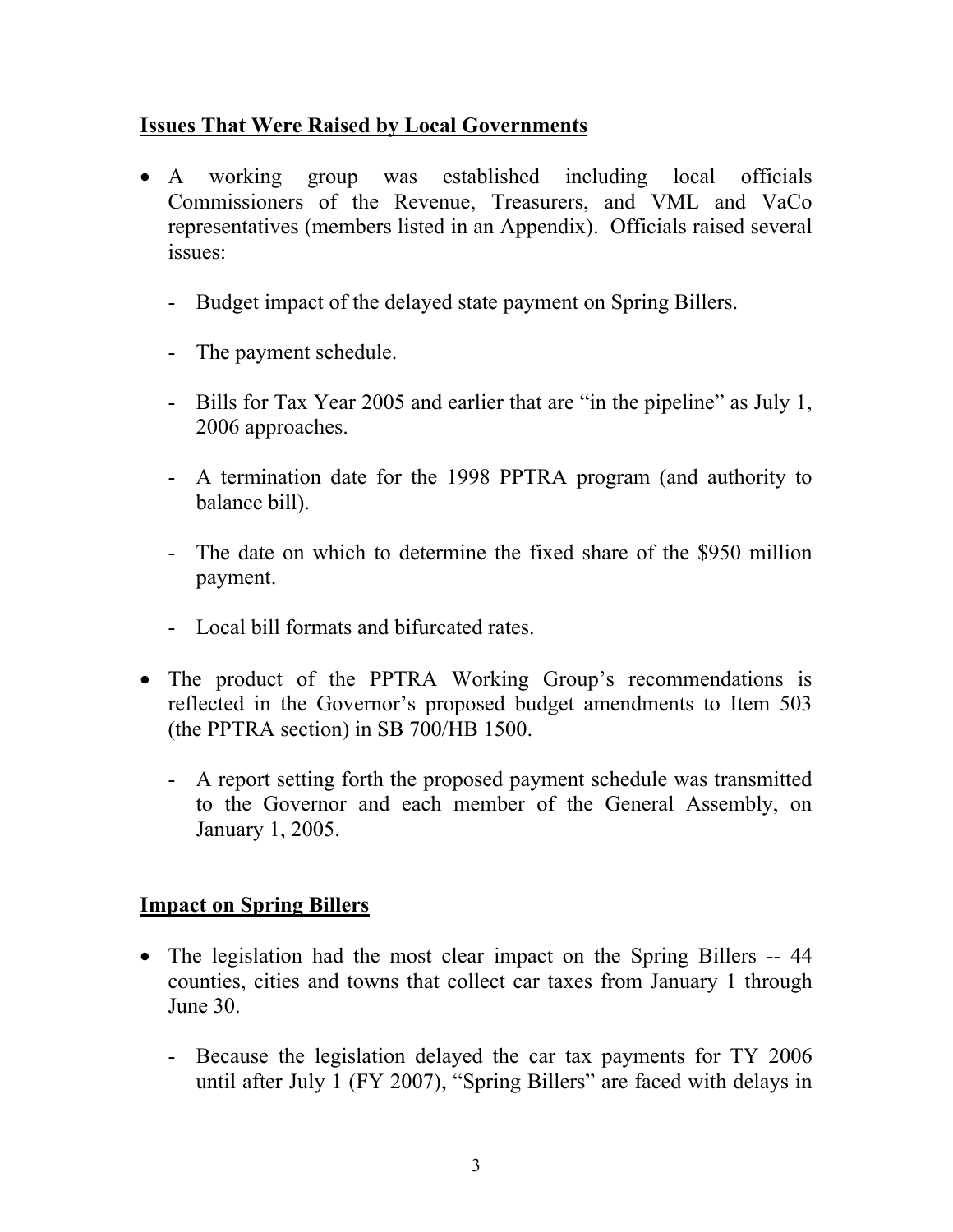state reimbursement, compared to historical experience. The delay ranges from one to about four months beginning in FY 2006.

- For spring billers, the initial apprehension was that this change created both revenue and cash flow problems.
- However, all counties and cities operate on a modified accrual system of accounting – meaning that as long as they receive the state payment within their own "availability period" (typically 45 or 60 days following June 30), they may count the revenue as being received in the prior fiscal year.
	- Accordingly, the payment schedule provides for spring billers to receive on July 31 of each year the same proportion of their total PPTRA payment as each historically received in May and June.
	- To minimize the potential lost investment interest, the balance of each spring billing locality's share of the \$950 million (the amount not paid by July 31) will be paid in its entirety during the first half of each fiscal year – 40% on August 15 and 60% on November 15.
		- -- A total of 37 localities are included in this schedule.
- "Intent of the General Assembly" language is added to express an intent to continue paying spring billers prior to August 15 each year.
- The Commonwealth will have to carry a liability on its GAAP-based balance sheet of about \$200 million, to reflect a liability incurred in one year but paid in another.

# **Payment Schedule for Other Localities**

- In setting a payment schedule, the principal objective was to implement the new law with as little impact as possible on localities' cash flow.
	- An effort was made to match the schedule with the payment patterns to which localities have become accustomed, while minimizing state and local administrative costs.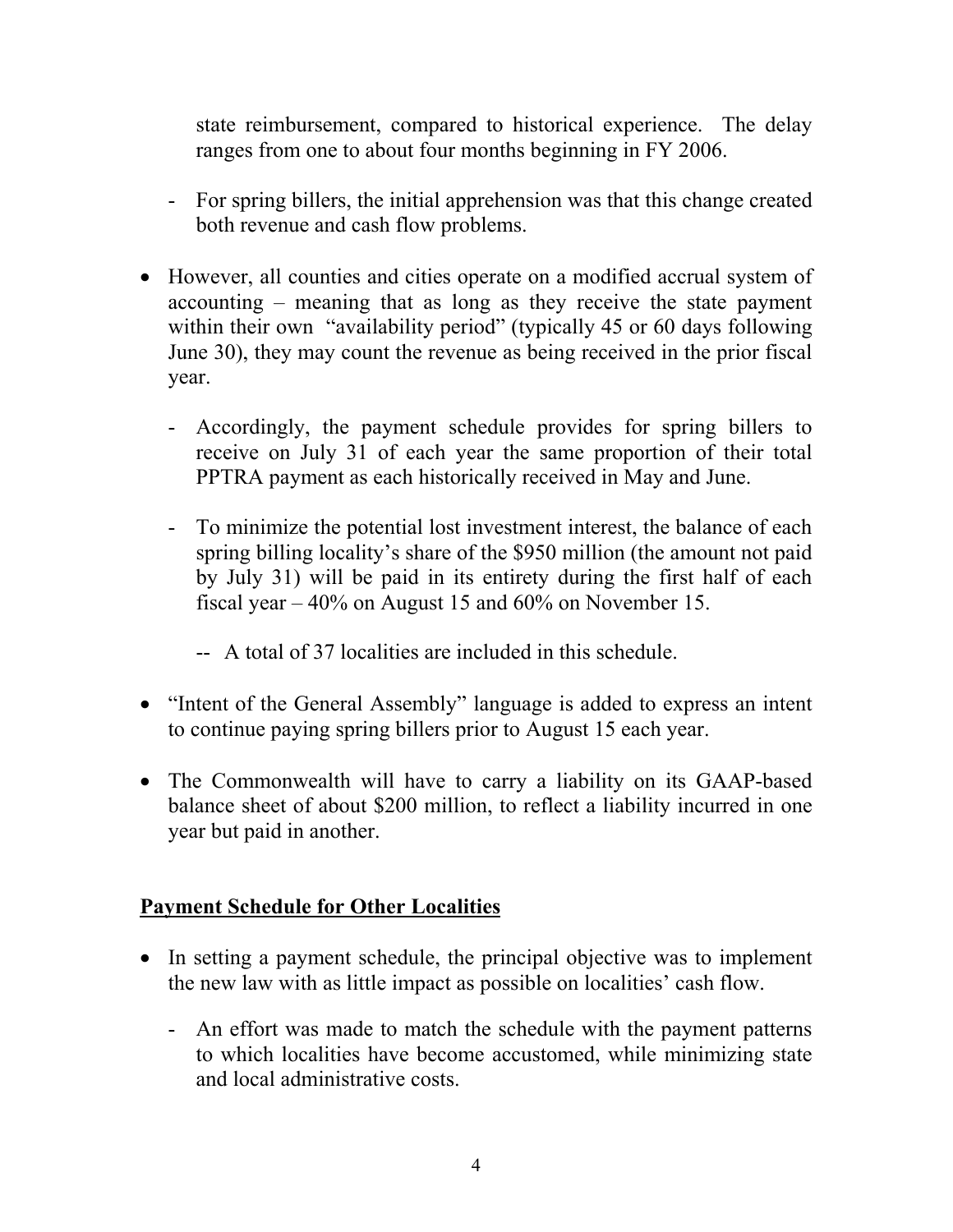- Localities were divided into four groups, with a different reimbursement schedule for each.
	- 1. Spring Billers (Counties and Cities with Spring Billing Dates)
	- 2. Counties and Cities Receiving More Than \$20 million per year
	- 3. Counties and Cities Receiving Less Than \$20 million per year
	- 4. Towns
	- **-** *Counties and Cities Receiving More Than \$20 Million (and are not Spring Billers - 4 localities)* 
		- -- Have historically received an average of 89% of their reimbursement amounts during the July 1 to December 31 period, with the remainder spread out over the remaining six months.
			- The reimbursement schedule provides for receipt of 95% by November 15 (50% on August 15 and 45% on November 15), with the balance of 5% paid out on February 15 and May 15.
	- **-** *Counties and Cities Receiving less than \$20 Million in Reimbursements (93 localities)*
		- -- Have historically received an average of 61% of their PPTRA reimbursement amounts during the July 1-December 31 timeframe, with the remaining payments made in the final six months of the year.
			- The payment schedule provides for receipt of 80% by November 15 (5% on August 15 and 75% on November 15), with the balance of 20% paid out on February 15 and May 15.
	- **- Towns** will be paid in a single lump sum on August 15.
		- -- The seven spring billing towns will be paid out in the spring on approximately the same schedule as they presently receive their reimbursements. Four use cash accounting.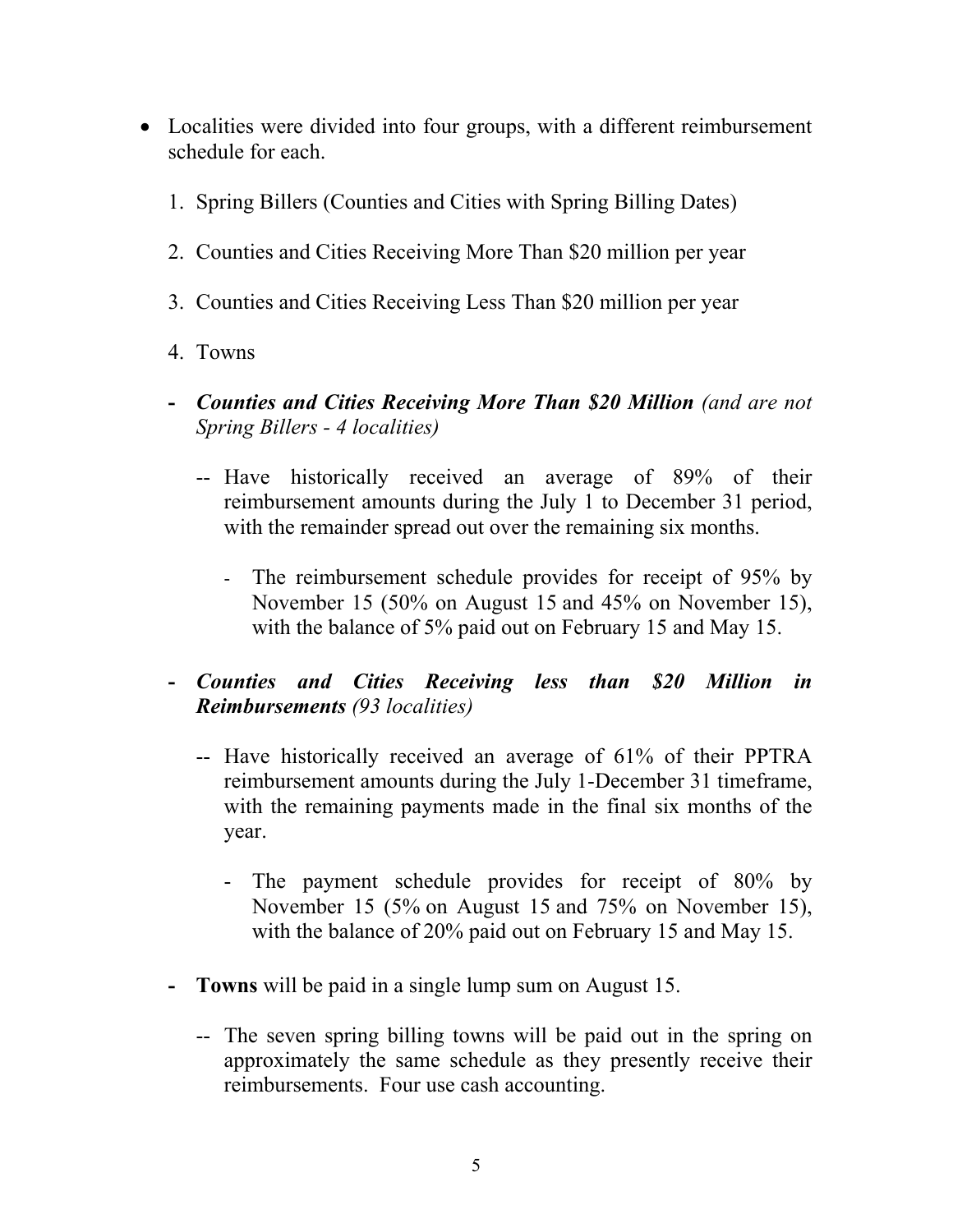# **Other Issues**

- Bills for Tax Year 2005 and earlier that are "in the pipeline" as July 1, 2006 approaches.
	- **-** Under the existing program, localities continue to pursue collections and submit reimbursements for a considerable time after initial billing.
		- -- Past payment patterns would predict that \$24 to \$36 million in reimbursements would still be in the pipeline after the amount appropriated last year for FY 2006 is exhausted (100,000 to 150,000 vehicles).
		- The governor's budget adds \$24 million to the appropriation for FY 2006 to address the bills "in the pipeline."
- A termination date for the 1998 PPTRA program (and authority to balance bill).
	- The Working group recommended setting a firm termination date for the program on September 1, 2006.
		- -- Taxpayers whose bills remain delinquent after that date can be billed at the full amount of the original personal property tax levy, without regard to what the state would have paid.
		- -- Language establishes that on September 1 (or after the appropriation is fully spent, whichever is first), the state's obligation under the existing program ends.
- Date for Determining the fixed Share of the \$950 million.
	- **-** Statute provided fixed percentage of total payments made to counties, cities and towns for tax year 2005 (as certified by the APA no later than March 1, 2006). The problem is that substantial reimbursement for Tax Year 2005 will still be outstanding at that point.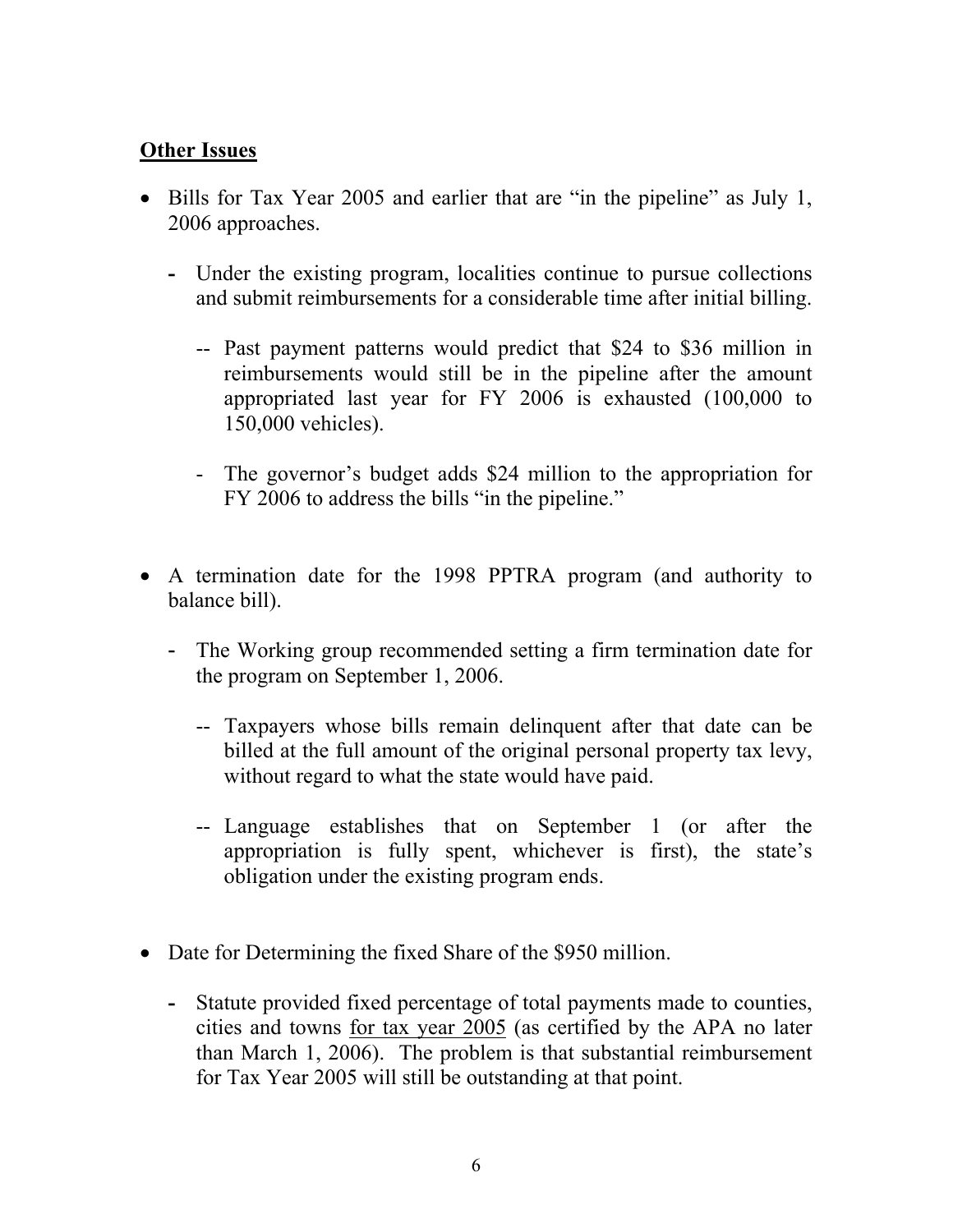- **-** Working group recommended basing the fixed percentage on tax year *2004*, as collected through December 31, *2005*, in order to give all localities a chance to have the base computed on a full collection cycle.
- Local bill formats and bifurcated rates
	- As adopted, the statute would have required multi-tiered rates.
	- **-** Budget language allows localities to show the car tax relief as a specific amount for each vehicle, in the same manner as under the present system, and adopt the formula for allocation of the state reimbursement as part of the local budget process.
- Special provision is made for the payment to the City of Winchester.
	- **-** Winchester bills for car tax in the month each vehicle is re-registered, and bills for 12 months in arrears.
	- Language allows Winchester to continue to receive state reimbursement until April 1, 2007 for tax year 2005 payments, if a car tax appropriation is still available under the existing program, or to balance bill for the amount not paid by the Commonwealth.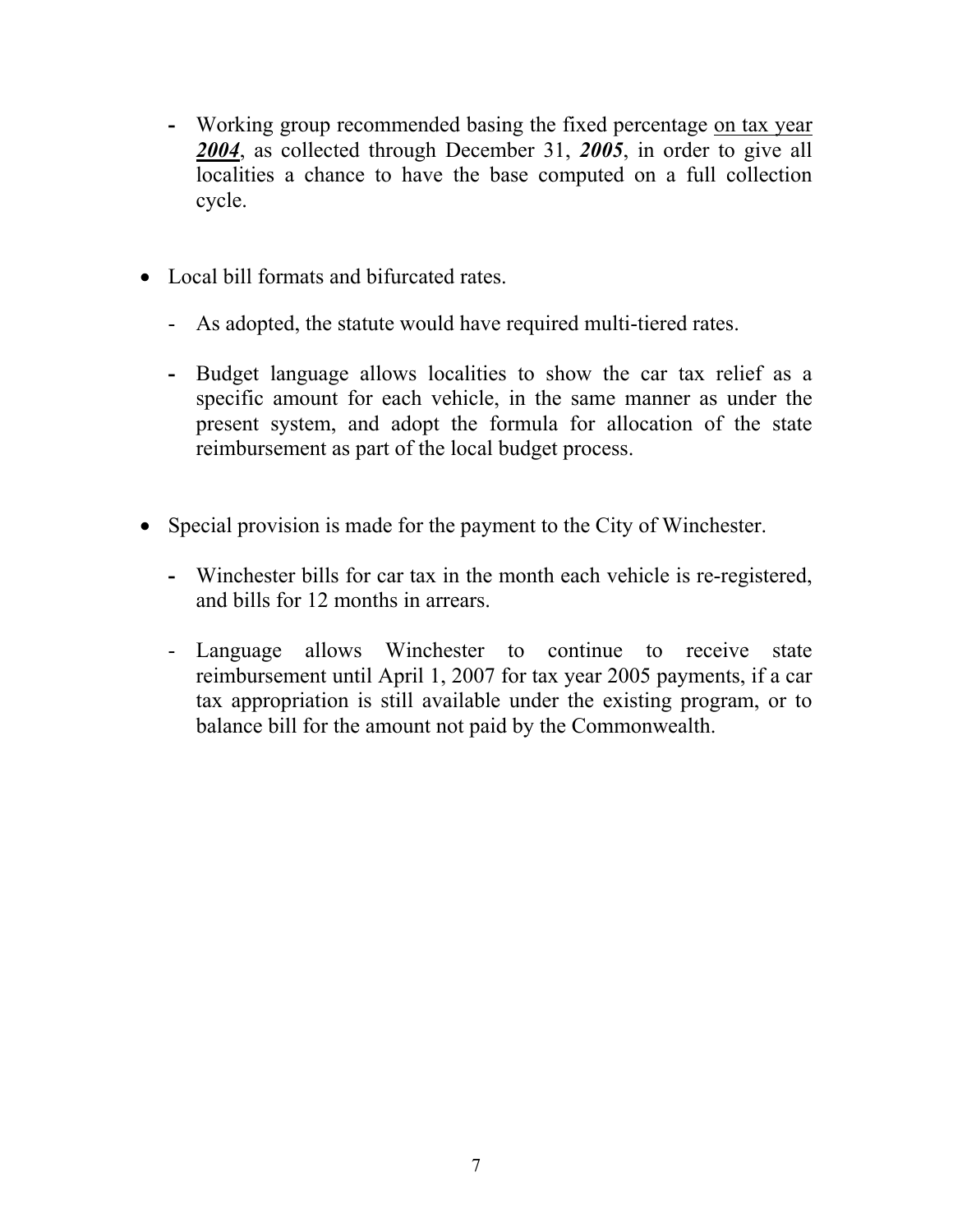#### **Appendix A**

#### **Counties and Cities with Billing Dates Between January and June (Spring Billers)**

(July 31**-**Estimate and percentage of spring bills normally paid through June 30, 2006, based on TY 2005; Balance of each spring biller's share will be paid during the first half of each fiscal year – 40% on August 15 and 60% on November 15)

- Albemarle County Dinwiddie County King George County Richmond City Buena Vista, City of Emporia, City of Lexington City Roanoke City Caroline County Fluvanna County Loudoun County Roanoke County Charlottesville Frederick County Nelson County Salem City Chesapeake Fredericksburg, City of Newport News Spotsylvania County Chesterfield County Greene County Norfolk Stafford County Clarke County Hampton, City of Petersburg, City of Virginia Beach Colonial Heights Henrico County Poquoson Winchester City Covington James City County Portsmouth York County Danville
- 
- 
- 

#### **Counties and Cities Receiving More Than \$20 Million Per Year**

(August 15-50%; November 15-45%; February 15-3%; May 15-2%)

Alexandria Arlington County Fairfax County Prince William

#### **Counties and Cities Receiving Less Than \$20 Million Per Year**

Culpeper County Lancaster County Pulaski County

(August 15-5% November 15-75% February 15-15% May 15-5%)

| <b>Accomack County</b>     | Falls Church City        | <b>Madison County</b> | Rockingham County          |
|----------------------------|--------------------------|-----------------------|----------------------------|
| Alleghany County           | <b>Fauquier County</b>   | Manassas City         | <b>Russell County</b>      |
| Amelia County              | Floyd                    | Manassas Park City    | <b>Scott County</b>        |
| <b>Amherst County</b>      | Franklin City            | Martinsville City     | Shenandoah County          |
| <b>Appomattox County</b>   | Franklin County          | Mathews County        | <b>Smyth County</b>        |
| Augusta County             | Galax City               | Mecklenburg County    | Southampton County         |
| <b>Bath County</b>         | Giles County             | Middlesex County      | <b>Staunton City</b>       |
| <b>Bedford City</b>        | <b>Gloucester County</b> | Montgomery County     | <b>Suffolk City</b>        |
| <b>Bedford County</b>      | Goochland County         | New Kent              | <b>Surry County</b>        |
| <b>Bland County</b>        | <b>Grayson County</b>    | Northampton County    | <b>Sussex County</b>       |
| <b>Botetourt County</b>    | Greensville County       | Northumberland County | <b>Tazewell County</b>     |
| <b>Bristol City</b>        | Halifax County           | Norton City           | Warren County              |
| <b>Brunswick County</b>    | <b>Hanover County</b>    | Nottoway County       | <b>Washington County</b>   |
| <b>Buchanan County</b>     | Harrisonburg City        | <b>Orange County</b>  | Waynesboro City            |
| <b>Buckingham County</b>   | Henry County             | Page County           | <b>Westmoreland County</b> |
| Campbell County            | <b>Highland County</b>   | Patrick County        | Williamsburg City          |
| Carroll County             | Hopewell                 | Pittsylvania County   | Wise County                |
| <b>Charles City County</b> | Isle of Wight County     | Powhatan County       | Wythe County               |
| <b>Charlotte County</b>    | King and Queen County    | Prince Edward County  |                            |
| Craig County               | King William County      | Prince George         |                            |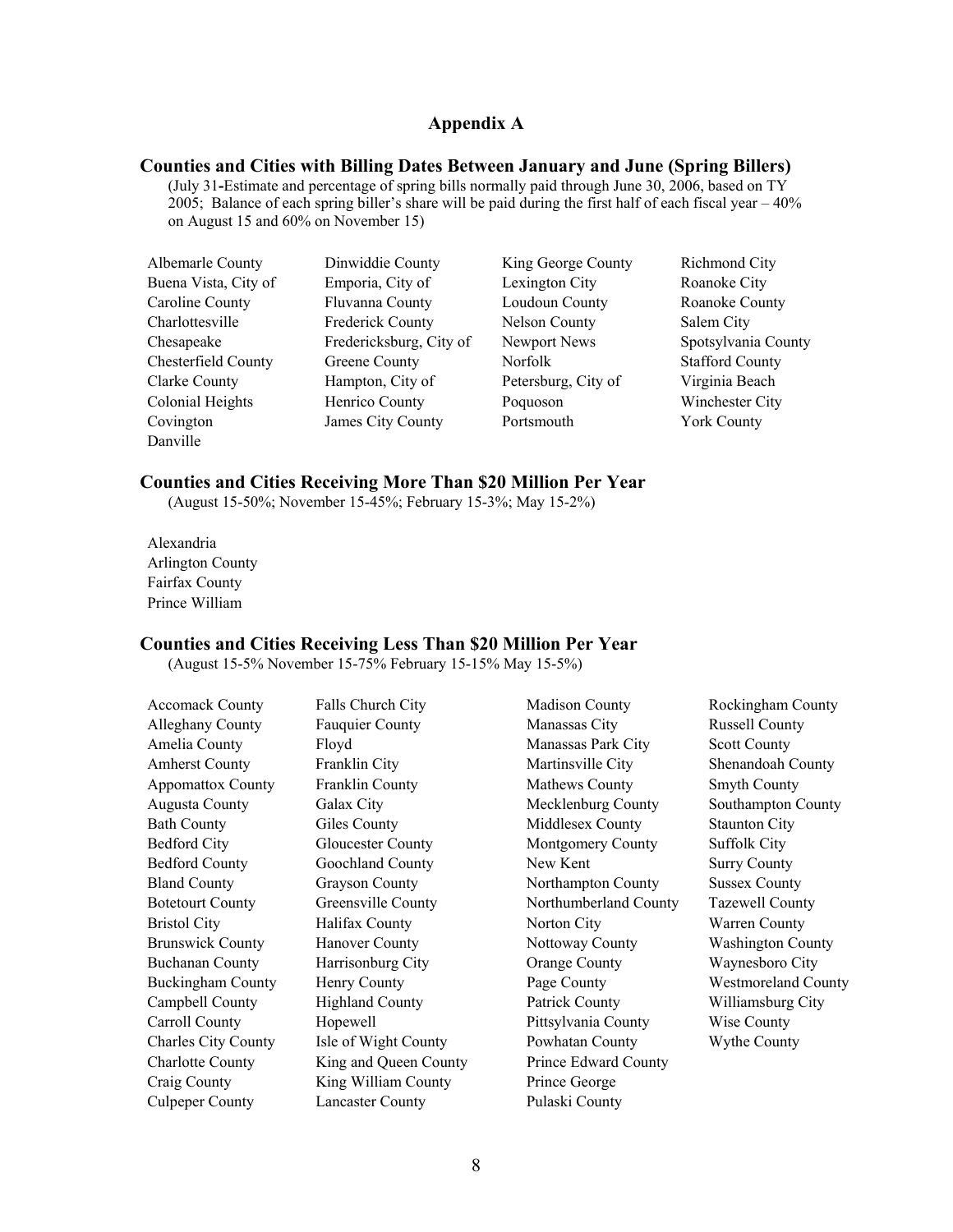Cumberland County Lee County Radford City Essex County Lunenberg County Richmond County Fairfax City Lynchburg City Rockbridge County

Dickenson County Louisa County Rappahannock County

#### **Towns which Bill Between January and June Each Year**

(Paid in the Spring of FY 2006, pursuant to language proposed in HB 1500/SB 700)

Edinburg Strasburg<br>
New Market Pamplin New Market<br>Toms Brook Woodstock Vinton

#### **All Other Towns**

(By August 15)

#### **Other**

#### Winchester

(Bills for prior 12 months, based on anniversary date of the vehicle license. Language is proposed in HB 1500/SB 700 to extend the potential payments for Winchester.)

Note: Payment dates are based on the latest available information. If a locality is listed above in an incorrect category, actual payments will be determined by the correct billing date(s).